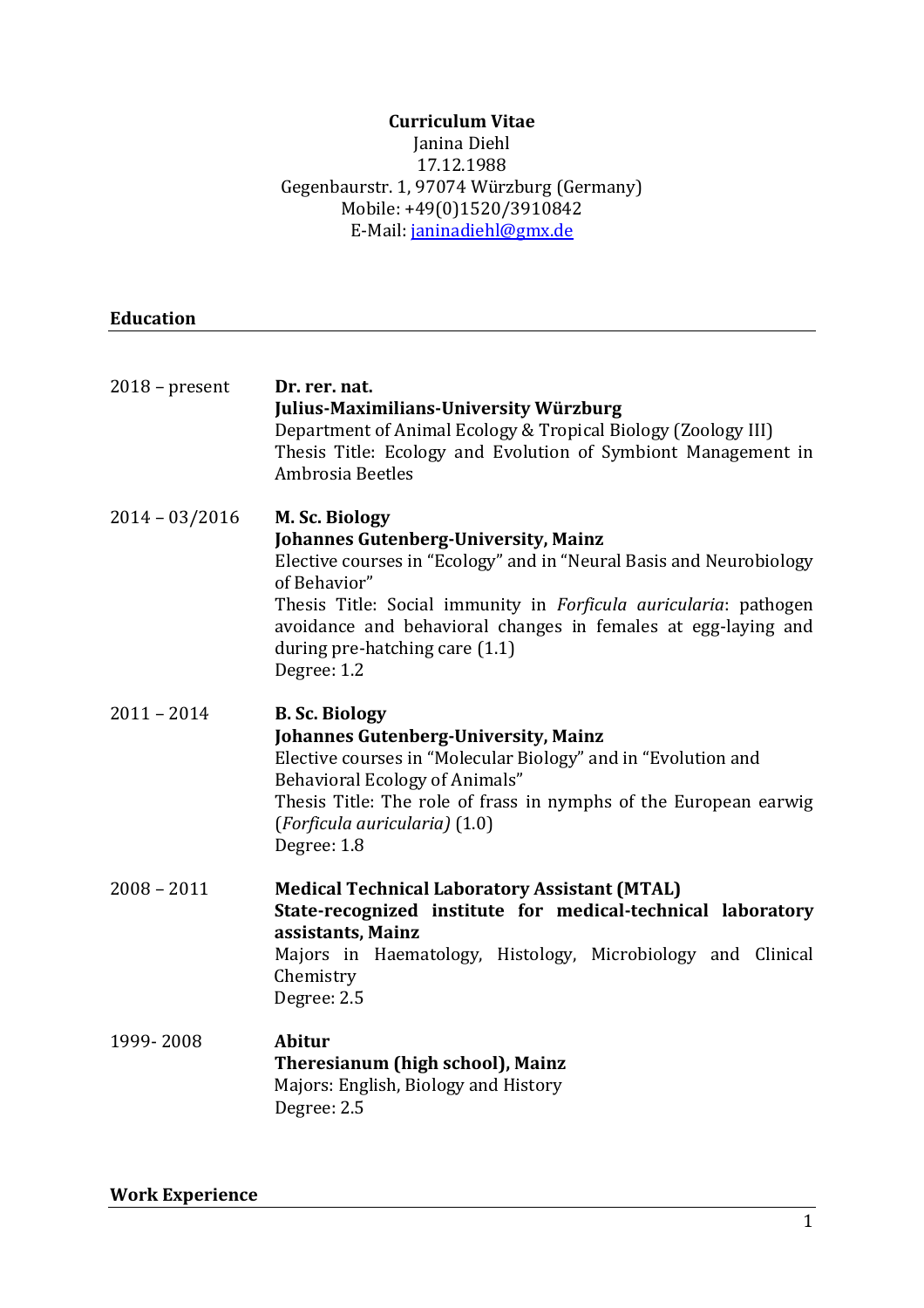| $02/2017 - 12/2017$ | Student assistant, Johannes Gutenberg-University,<br>Mainz, Department of Behavioral Ecology and Social<br><b>Evolution</b><br>teaching assistant for the module "Evolution and<br>behavioral ecology of animals"<br>research assistant: assistance in animal rearing (ants)<br>$\blacksquare$                                                                                                                                                                                                                                  |
|---------------------|---------------------------------------------------------------------------------------------------------------------------------------------------------------------------------------------------------------------------------------------------------------------------------------------------------------------------------------------------------------------------------------------------------------------------------------------------------------------------------------------------------------------------------|
| $04/2014 - 11/2016$ | assistant, Johannes Gutenberg-University,<br>Student<br>Mainz, Department of Behavioral Ecology and Social<br><b>Evolution</b><br>teaching assistant for the zoological identification course<br>and module "Evolution and Behavioral Ecology of<br>Animals"<br>research assistant: assistance in animal rearing (ants and<br>$\blacksquare$<br>earwigs), marking of ants with metal wire and testing<br>secretary assistant: organising department library and<br>$\blacksquare$<br>labeling bachelor, Master and PhD thesises |
| $12/2012 - 06/2014$ | Student laboratory assistant, Labor Mainz MVZ GmbH,<br><b>Department of Microbiology</b><br>sample incoming examination<br>application of patient material for the sector of Varia,<br>Urines, Mycology and Faeces<br>operation of in-house laboratory software                                                                                                                                                                                                                                                                 |
| $04/-11/2012$       | Employee at Hotel Austria (now Guesthouse Mainz),<br><b>Mainz</b><br>preparation and run of breakfast buffet<br>check-in/-out of guests<br>$\sim$<br>calculate daily balance<br>taking reservations<br>$\blacksquare$<br>arrange room service and check rooms                                                                                                                                                                                                                                                                   |
| $02/2010 - 12/2010$ | Nursing auxiliary, Universiätsmedizin, Mainz<br><b>Department of Otorhinolaryngology</b><br>run errands, transporting patients<br>assisting patients with basic personal care<br>$\blacksquare$<br>assisting nurses with treatment care                                                                                                                                                                                                                                                                                         |

### **Skills**

| Lab work: | microbiology: bacterial and fungal cultivation, inhibition zone |  |
|-----------|-----------------------------------------------------------------|--|
|           | measurements (agar diffusion assay), spore count                |  |
|           |                                                                 |  |

- **ethology and behavioral ecology:** behavioral analysis technics (scan sampling, video analysis, behavioral tests)